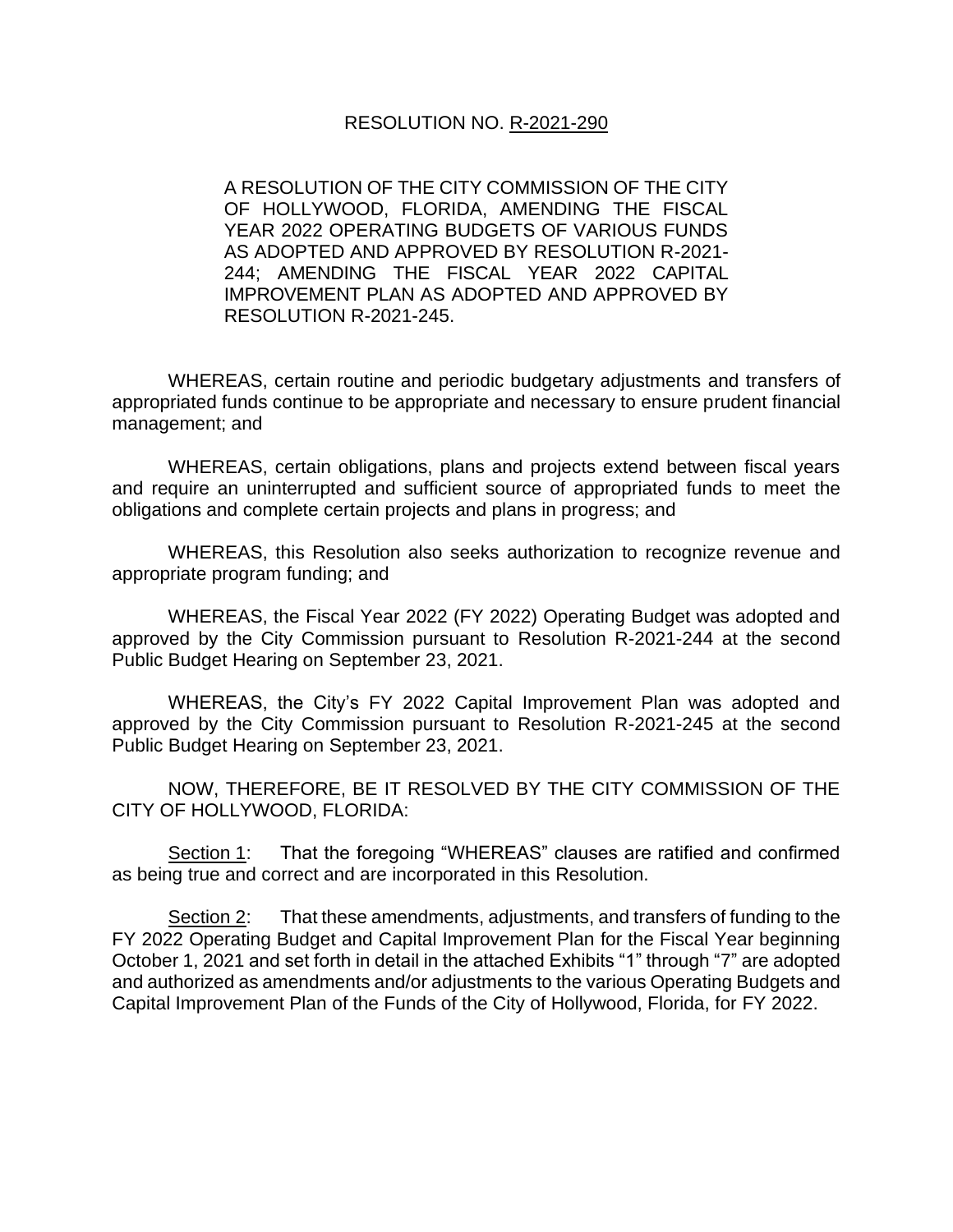A RESOLUTION OF THE CITY COMMISSION OF THE CITY OF HOLLYWOOD, FLORIDA, AMENDING THE FISCAL YEAR 2022 OPERATING BUDGETS OF VARIOUS FUNDS AS ADOPTED AND APPROVED BY RESOLUTION R-2021-244; AMENDING THE FISCAL YEAR 2022 CAPITAL IMPROVEMENT PLAN AS ADOPTED AND APPROVED BY RESOLUTION R-2021-245.

Section 3: That the Department of Financial Services is authorized to establish such line item accounts as may be necessary to properly monitor and track appropriations.

Section 4: That this Resolution shall be in full force and effect immediately upon its passage and adoption.

PASSED AND ADOPTED this 17th day of November, 2021.

 $\frac{1}{2}$  ,  $\frac{1}{2}$  ,  $\frac{1}{2}$  ,  $\frac{1}{2}$  ,  $\frac{1}{2}$  ,  $\frac{1}{2}$  ,  $\frac{1}{2}$  ,  $\frac{1}{2}$  ,  $\frac{1}{2}$  ,  $\frac{1}{2}$  ,  $\frac{1}{2}$  ,  $\frac{1}{2}$  ,  $\frac{1}{2}$  ,  $\frac{1}{2}$  ,  $\frac{1}{2}$  ,  $\frac{1}{2}$  ,  $\frac{1}{2}$  ,  $\frac{1}{2}$  ,  $\frac{1$ JOSH LEVY, MAYOR

ATTEST:

\_\_\_\_\_\_\_\_\_\_\_\_\_\_\_\_\_\_\_\_\_\_\_\_\_\_\_\_\_\_\_\_\_\_ PATRICIA A. CERNY, MMC CITY CLERK

APPROVED AS TO FORM AND LEGAL SUFFICIENCY for the use and reliance of the City of Hollywood, Florida, only.

\_\_\_\_\_\_\_\_\_\_\_\_\_\_\_\_\_\_\_\_\_\_\_\_\_\_\_\_\_\_\_\_\_\_

DOUGLAS R. GONZALES CITY ATTORNEY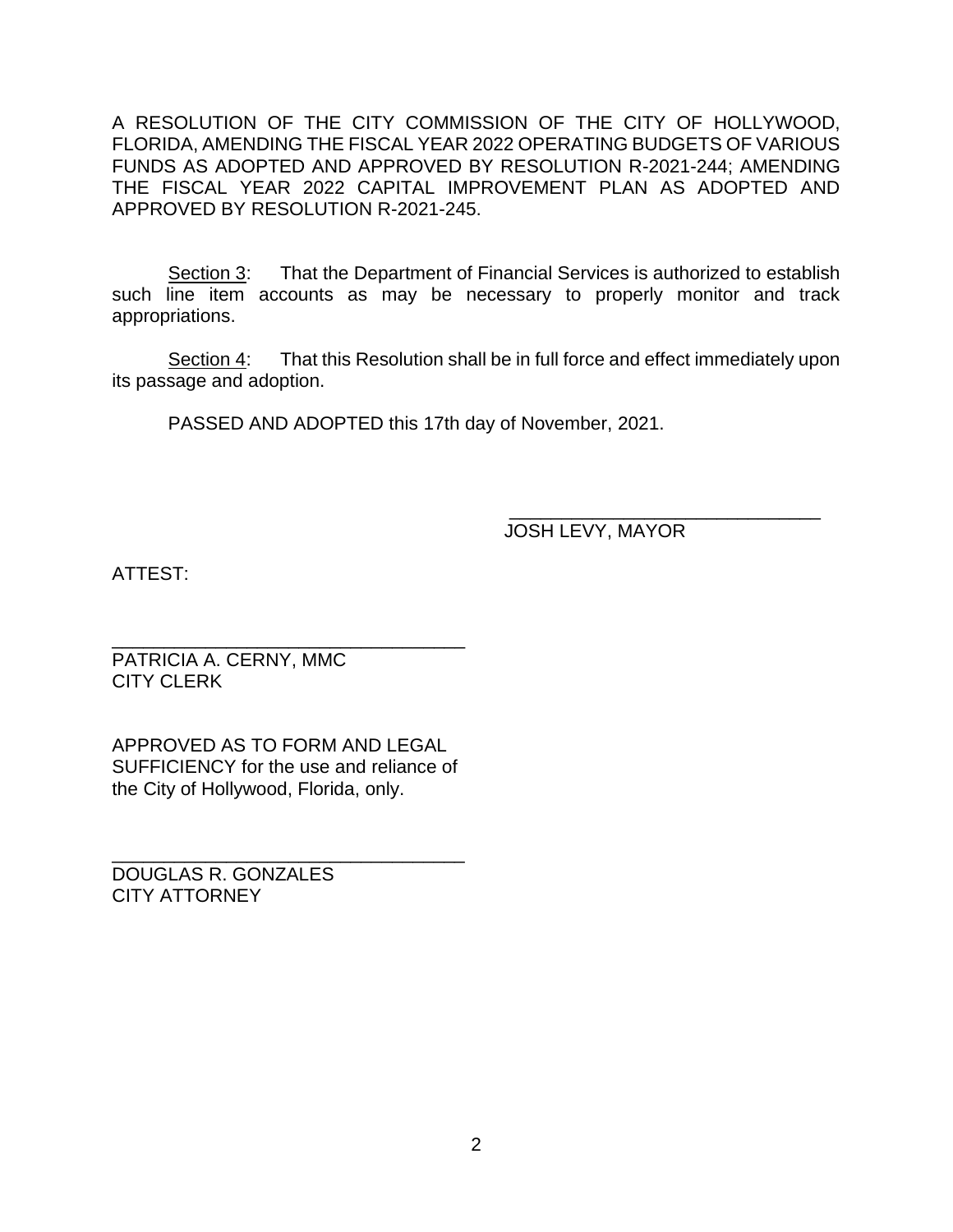#### **Exhibit 1: Budget Amendments General Fund**

This item rolls over unexpended balances remaining at the end of FY 2021 for the continuation of ongoing projects.

| Revenue:                    |                                        |               |
|-----------------------------|----------------------------------------|---------------|
| <b>Description</b>          | <b>Account Number</b>                  | <b>Amount</b> |
| <b>Fund Balance</b>         | 001.190106.30010.300110.000000.000.000 | 374,160       |
| <b>Subtotal</b>             |                                        | 374,160       |
| <b>Expenditures:</b>        |                                        |               |
| <b>Description</b>          | <b>Account Number</b>                  | <b>Amount</b> |
| <b>Contractual Services</b> | 001.300201.57200.531170.000000.000.000 | 18,160        |
| <b>Contractual Services</b> | 001.300301.57500.531170.000000.000.000 | 150,000       |
| <b>Contractual Services</b> | 001.140401.51500.531170.000000.000.000 | 175,000       |
| Vehicle Rental - Leased     | 001.220101.53900.540050.000000.000.000 | 31,000        |
| <b>Subtotal</b>             |                                        | 374.160       |

This item modifies the Public Works Department budget in alignment with other ARPA approved funded projects/expenditures. This budgetary change is done in accordance with recommendations made by the City's external auditors.

| <b>Transfer From:</b>      |                                        |           |
|----------------------------|----------------------------------------|-----------|
| <b>Description</b>         | <b>Account Number</b>                  | Amount    |
| Maintenance - Buildings    | 001.500301.51900.546350.000000.000.000 | 250,000   |
| Maintenance - Right of Way | 001.500202.54100.552290.000000.000.000 | 1,193,000 |
| Maintenance - Right of Way | 001.500302.54100.552290.000000.000.000 | 82,000    |
| <b>Botanical Supplies</b>  | 001.500202.54100.552340.000000.000.000 | 210,000   |
| <b>Subtotal</b>            |                                        | 1,735,000 |
| <b>Transfer To:</b>        |                                        |           |
| <b>Description</b>         | <b>Account Number</b>                  | Amount    |

| <b>Description</b>            | <b>Account Number</b>                  | Amount    |
|-------------------------------|----------------------------------------|-----------|
| Contingency - Operating Costs | 001.190104.51900.552010.000000.000.000 | 1.735.000 |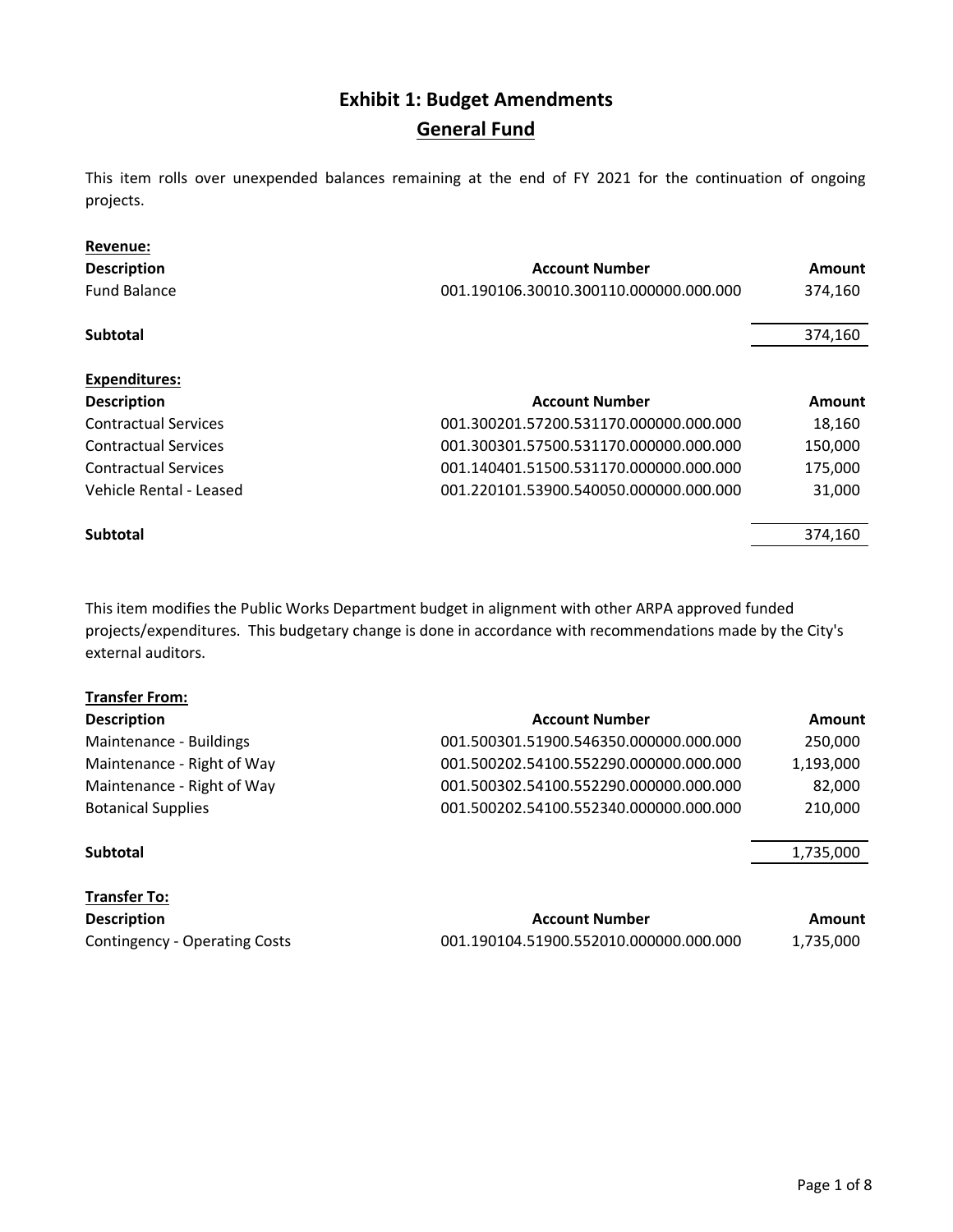### **Exhibit 1: Budget Amendments General Fund**

This item modifies the budget in alignment with other ARPA approved funded projects/expenditures. This budgetary change is done in accordance with recommendations made by the City's external auditors.

| <b>Revenue:</b>                    |                                        |             |
|------------------------------------|----------------------------------------|-------------|
| <b>Description</b>                 | <b>Account Number</b>                  | Amount      |
| <b>Fund Balance</b>                | 001.190106.30010.300110.000000.000.000 | (2,443,600) |
| Subtotal                           |                                        | (2,443,600) |
| <b>Expenditures:</b>               |                                        |             |
| <b>Description</b>                 | <b>Account Number</b>                  | Amount      |
| Transfer to General Capital Outlay | 001.190102.58100.591390.000000.000.000 | (2,443,600) |
| <b>Subtotal</b>                    |                                        | (2,443,600) |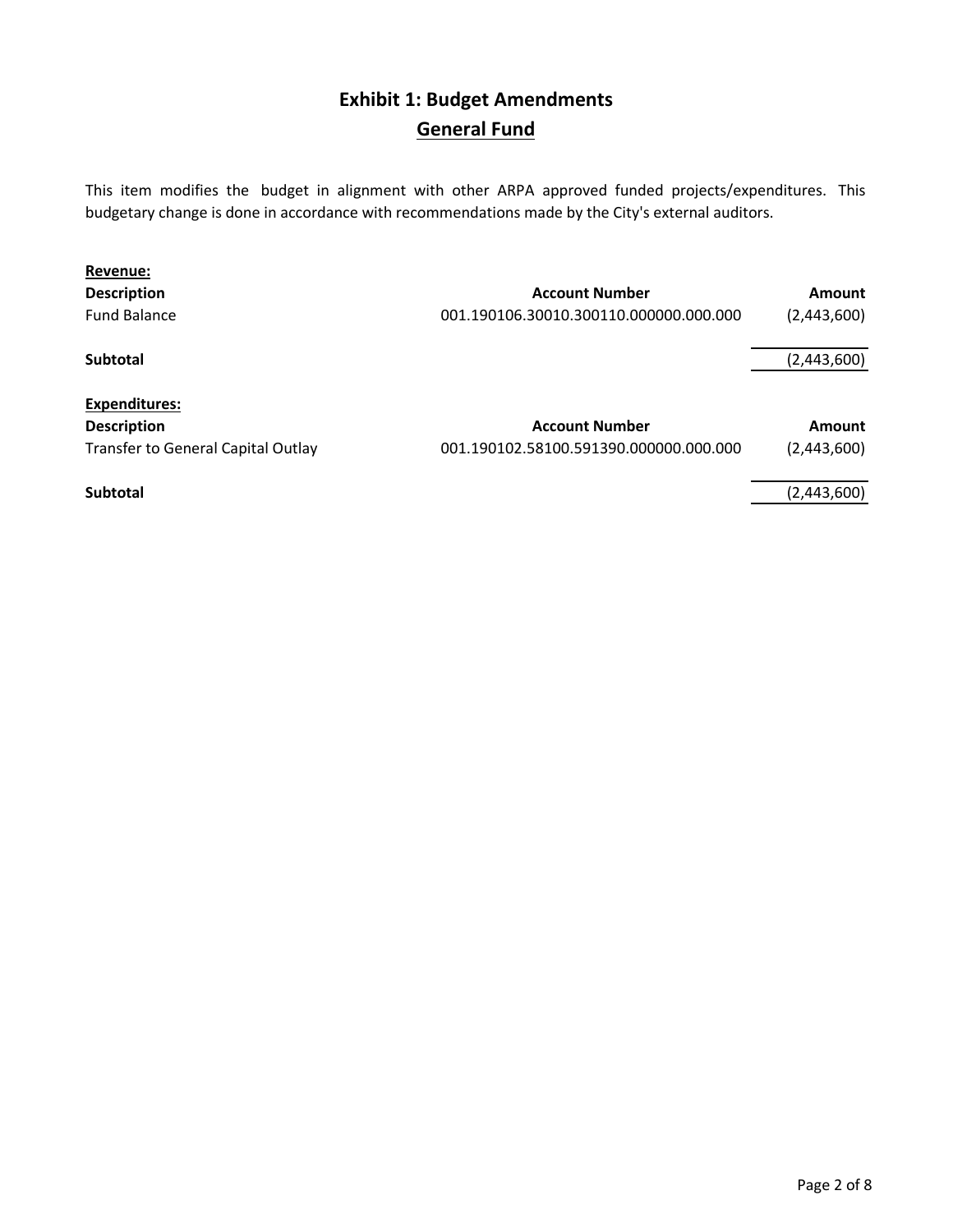### **Exhibit 2: Budget Amendments Special Revenue Fund**

This item recognizes unclaimed evidence revenue received in FY 2021 and allocates it to related expenditures.

| Revenue:                                                                                                                                               |                                        |               |
|--------------------------------------------------------------------------------------------------------------------------------------------------------|----------------------------------------|---------------|
| <b>Description</b>                                                                                                                                     | <b>Account Number</b>                  | <b>Amount</b> |
| Fund Balance - Unclaimed Evidence                                                                                                                      | 111.190106.30010.300110.000000.000.000 | 49,240        |
| Expenditures:                                                                                                                                          |                                        |               |
| <b>Description</b>                                                                                                                                     | <b>Account Number</b>                  | Amount        |
| Unclaimed Evidence Expenditure                                                                                                                         | 111.209805.52100.540991.000000.000.000 | 49,240        |
| This item recognizes Children's Services Council Maximizing Out of School Time (CSC-MOST) Grant proceeds and<br>allocates it to eligible expenditures. |                                        |               |
| Revenue:                                                                                                                                               |                                        |               |
| <b>Description</b>                                                                                                                                     | <b>Account Number</b>                  | Amount        |
| FY 22 CSC-MOST Grant Proceeds                                                                                                                          | 111.309801.33700.337703.001511.000.000 | 554,571       |

| <b>Description</b>                         | <b>Account Number</b>                  | Amount  |
|--------------------------------------------|----------------------------------------|---------|
| Salaries & Wages - P/T                     | 111.309801.57400.512120.001511.000.000 | 236,229 |
| Social Security                            | 111.309801.57400.521200.001511.000.000 | 18,072  |
| <b>Workers Compensation</b>                | 111.309801.57400.524220.001511.000.000 | 6,776   |
| Contractual Services - Russell Life Skills | 111.309801.57400.531170.001511.000.000 | 77,070  |
| <b>Training</b>                            | 111.309801.57400.540030.001511.000.000 | 5,177   |
| Transportation                             | 111.309801.57400.540040.001511.000.000 | 30,432  |
| <b>Special Events</b>                      | 111.309801.57400.549110.001511.000.000 | 99,510  |
| <b>Operating Supplies</b>                  | 111.309801.57400.552010.001511.000.000 | 81,305  |
|                                            |                                        |         |

**Expenditures:**

**Subtotal** 554,571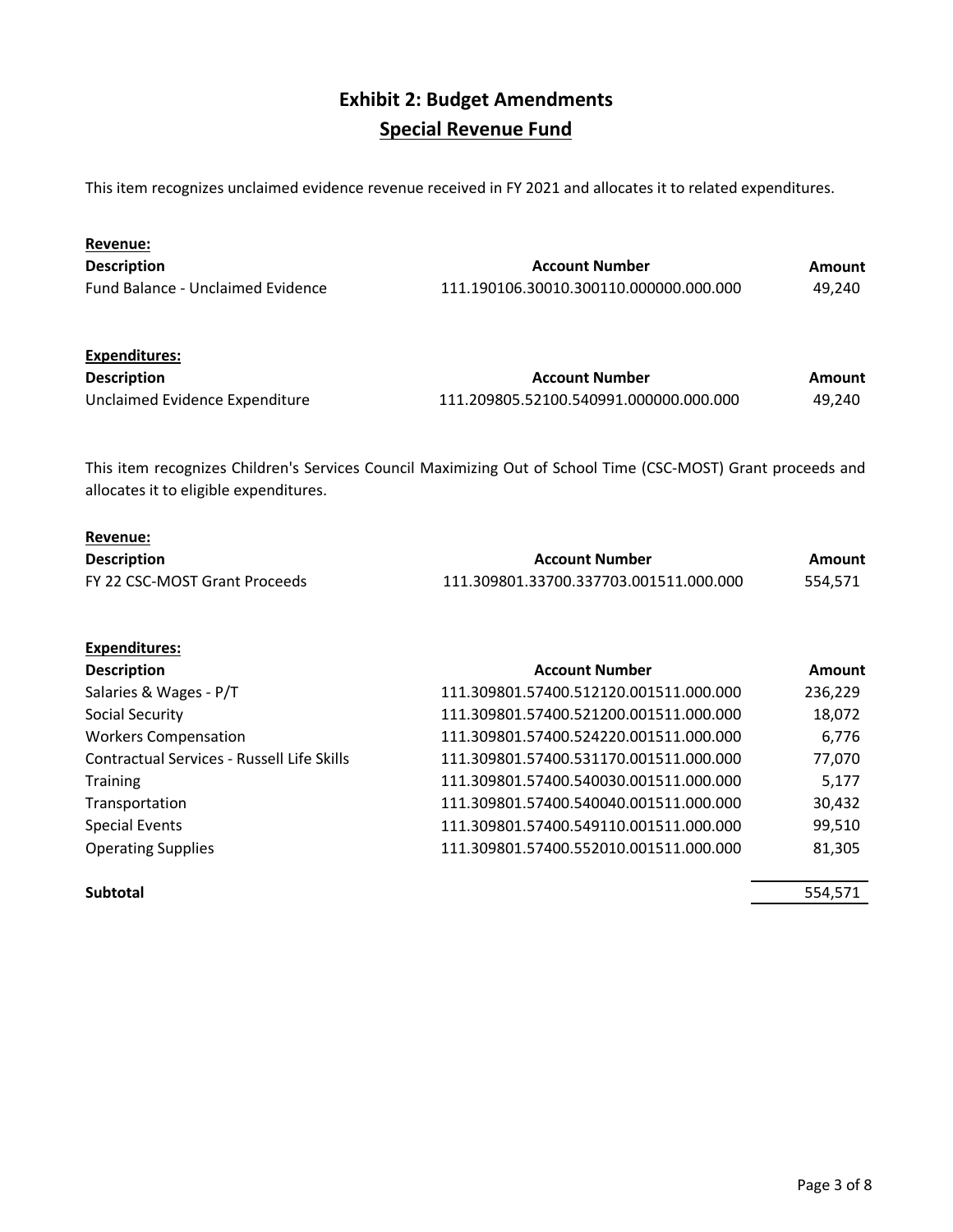#### **Exhibit 3: Budget Amendments Police Grants Fund**

This item recognizes Broward Boating Improvement Program (BBIP) Grant proceeds and allocates it for the removal of derelict vessels from city waterways.

| Revenue:                                      |                                                                                                                 |               |
|-----------------------------------------------|-----------------------------------------------------------------------------------------------------------------|---------------|
| <b>Description</b>                            | <b>Account Number</b>                                                                                           | Amount        |
| <b>BBIP Grant Proceeds</b>                    | 113.209804.33700.337240.001495.000.000                                                                          | 50,000        |
| <b>Expenditures:</b>                          |                                                                                                                 |               |
| <b>Description</b>                            | <b>Account Number</b>                                                                                           | Amount        |
| <b>Contractual Services</b>                   | 113.209804.52100.531170.001495.000.000                                                                          | 50,000        |
|                                               | This item recognizes additional Walmart Grant proceeds and allocates it to eligible expenditures.               |               |
| Revenue:                                      |                                                                                                                 |               |
| <b>Description</b>                            | <b>Account Number</b>                                                                                           | Amount        |
| <b>Walmart Grant Proceeds</b>                 | 113.209804.36600.366131.001379.000.000                                                                          | 2,500         |
| Expenditures:                                 |                                                                                                                 |               |
| <b>Description</b>                            | <b>Account Number</b>                                                                                           | <b>Amount</b> |
| Shop with a Cop                               | 113.209804.52100.552010.001379.000.000                                                                          | 2,500         |
| Victim Advocate within the Police Department. | This item recognizes Victims of Crime Act (VOCA) Grant proceeds and allocates it for the continued funding of a |               |
| Revenue:                                      |                                                                                                                 |               |
| <b>Description</b>                            | <b>Account Number</b>                                                                                           | Amount        |
| <b>VOCA Grant Proceeds</b>                    | 113.209804.33100.331280.001514.000.000                                                                          | 104,260       |
| <b>Expenditures:</b>                          |                                                                                                                 |               |
| <b>Description</b>                            | <b>Account Number</b>                                                                                           | Amount        |
| Shop with a Cop                               | 113.209804.52100.512100.001514.000.000                                                                          | 48,360        |

| Shop with a Cop | 113.209804.52100.512100.001514.000.000 | 48,360 |
|-----------------|----------------------------------------|--------|
| Shop with a Cop | 113.209804.52100.521200.001514.000.000 | 3,700  |
| Shop with a Cop | 113.209804.52100.522300.001514.000.000 | 32,169 |
| Shop with a Cop | 113.209804.52100.523240.001514.000.000 | 9,803  |
| Shop with a Cop | 113.209804.52100.523250.001514.000.000 | 228    |
| Shop with a Cop | 113.209804.52100.552010.001514.000.000 | 10,000 |
|                 |                                        |        |

**Subtotal** 104,260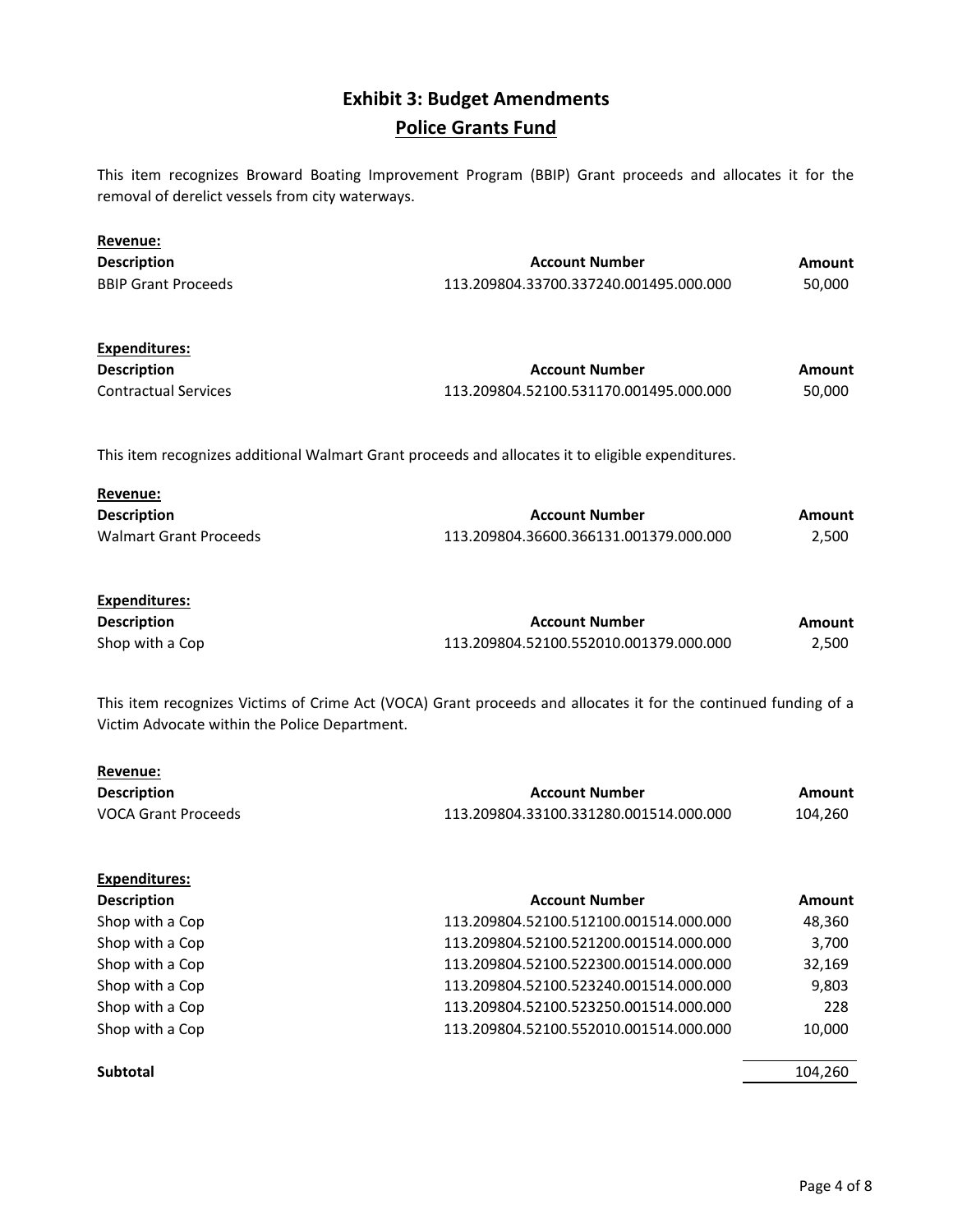## **Exhibit 4: Budget and Capital Amendments Park Impact Fee Fund**

This item reverses the allocation of Park Impact fee revenue to tree mitigation projects. These projects will be funded using Tree Funds.

| Revenue:                    |                                        |               |
|-----------------------------|----------------------------------------|---------------|
| <b>Description</b>          | <b>Account Number</b>                  | Amount        |
| Park Impact Fees            | 301.309902.32400.324310.000000.000.000 | (150,000)     |
| Expenditure:                |                                        |               |
| <b>Description</b>          | <b>Account Number</b>                  | <b>Amount</b> |
| Park Road Tree Mitigation   | <b>TBD</b>                             | (111,000)     |
| 14th Avenue Tree Mitigation | <b>TBD</b>                             | (39,000)      |
| <b>Subtotal</b>             |                                        | (150,000)     |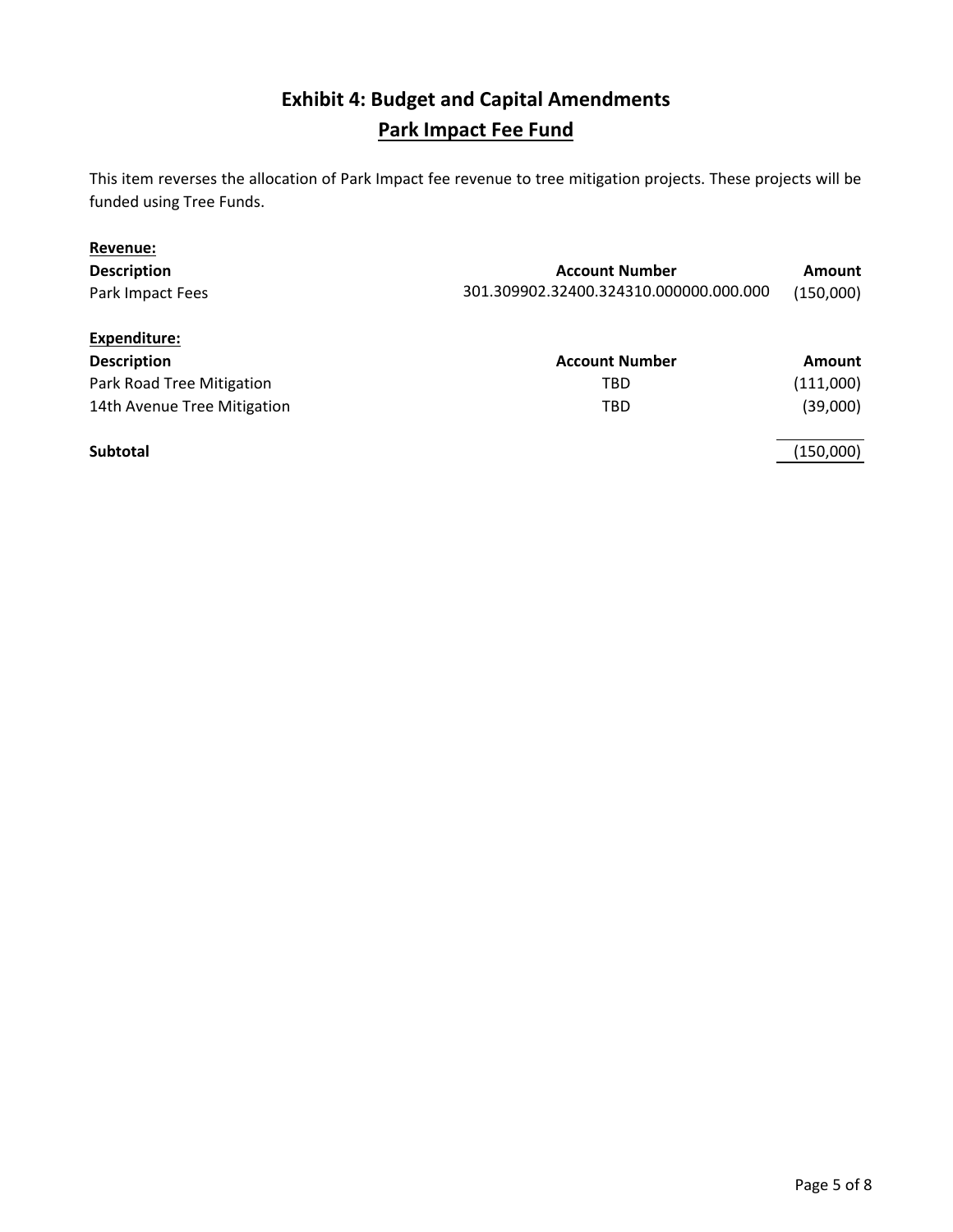# **Exhibit 5: Budget and Capital Amendments General Capital Outlay Fund**

This item allocates Tree Fund revenue to eligible tree mitigation projects.

| Revenue:                    |                                        |               |
|-----------------------------|----------------------------------------|---------------|
| <b>Description</b>          | <b>Account Number</b>                  | <b>Amount</b> |
| <b>Fund Balance</b>         | 334.190106.30010.300110.000000.000.000 | 150,000       |
| Expenditure:                |                                        |               |
| <b>Description</b>          | <b>Account Number</b>                  | <b>Amount</b> |
| Park Road Tree Mitigation   | TBD                                    | 111,000       |
| 14th Avenue Tree Mitigation | TBD                                    | 39,000        |
| <b>Subtotal</b>             |                                        | 150,000       |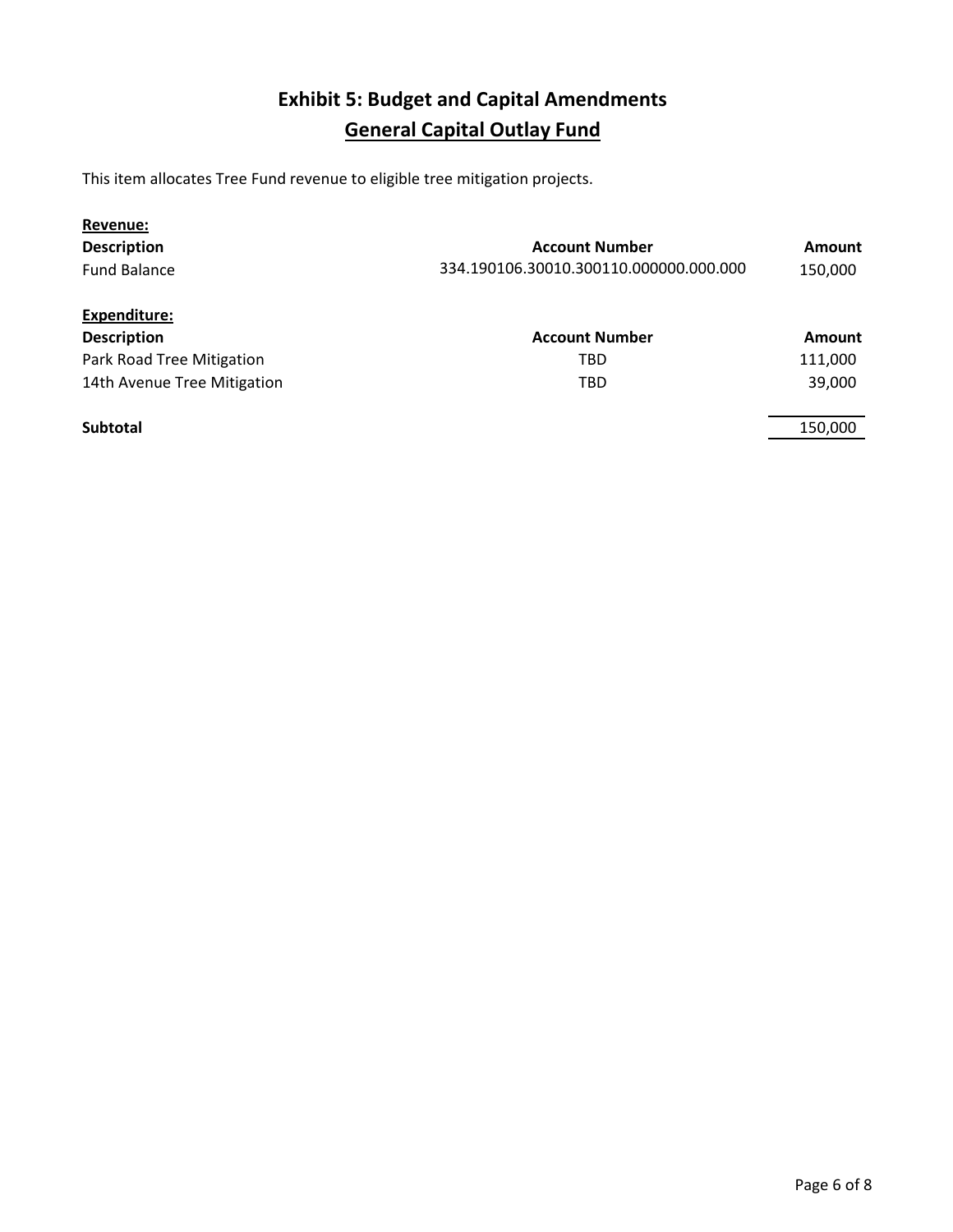# **Exhibit 6: Budget Amendments Parking Enterprise Fund**

This item authorizes the rollover of funds available at the end of FY 2021 for ongoing projects.

| Revenue            |                                        |               |
|--------------------|----------------------------------------|---------------|
| <b>Description</b> | <b>Account Number</b>                  | <b>Amount</b> |
| Net Assets         | 446.190106.30010.300110.000000.000.000 | 62.500        |
| Expenses:          |                                        |               |

| <b>LAPLITSCS.</b>              |    |
|--------------------------------|----|
| <b>Description</b>             |    |
| Consumable Equipment and Tools | 44 |

| <b>Description</b>             | <b>Account Number</b>                  | Amount |
|--------------------------------|----------------------------------------|--------|
| Consumable Equipment and Tools | 446.150103.54500.552140.000000.000.000 | 62,500 |